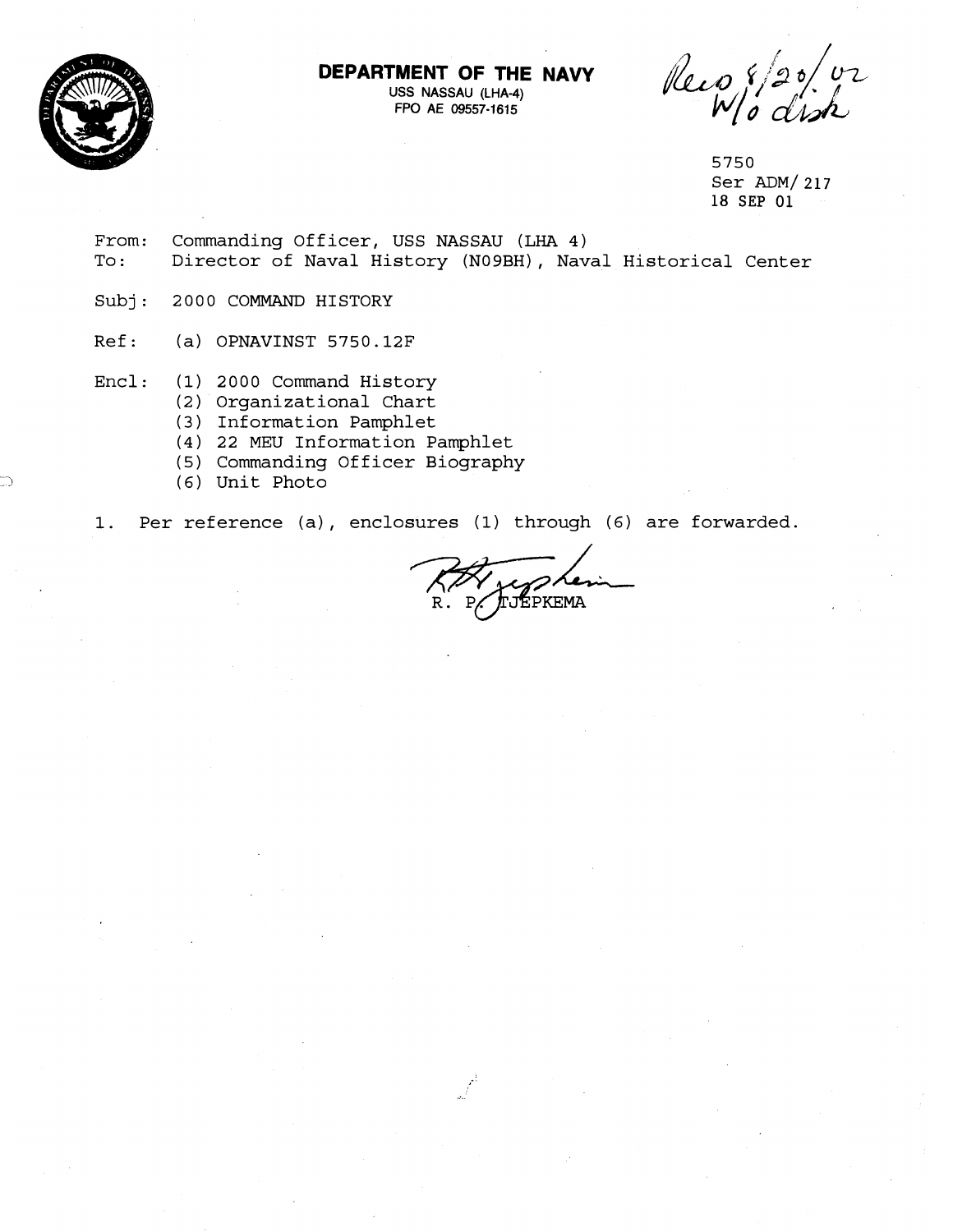## COMMAND COMPOSITION AND ORGANIZATION

1. The Ship's Mission: The mission of USS NASSAU (LHA 4) is to embark, deploy and land elements of a Marine landing force in an assault by helicopters, landing craft, amphibious vehicles or by a combination of these methods; thus possessing the capabilities of the LPH, LSD and LPD class ships. NASSAU can operate independently or in conjunction with other units conducting heliborne and surface amphibious operations. The TARAWA class multipurpose amphibious assault ship was designed to maintain "Tactical Integrity" or to get a balanced force to the same point at the same time.

NASSAU carries a complete Marine Battalion Landing Team (approximately 1,800 personnel), supplies and equipment required for an assault and vehicles to land the team ashore either by helicopter and/or small amphibious craft.

A secondary mission of NASSAU is that of evacuation and civilian disaster relief. Hundreds of tons of relief materials can be carried aboard and delivered to disaster victims within hours of the ship's arrival on the scene. 'Additionally, NASSAU is capable of providing fresh water and electricity from the ship's engineering plant until restoration of domestic services. NASSAU'S medical facilities provide hospitalization for up to 300 patients (including intensive care) and outpatient treatment for hundreds'of sick or injured personnel.

22 Marine Expeditionary Unit, including the battalion's supporting elements, Battalion Landing Team 1/8, Marine Medium Helicopter Squadron 162 and MEU Service Support Group 22, were embarked on board USS NASSAU for the ship's 2000-2001 deployment. Aircraft flown by Marine Medium Helicopter Squadron 162 included 12 CH-46E Sea Knights (Tailcodes 00, 01, 02, 03, 04, 05, 06, 07, 10, 11, 12, 13), six AH-1W Sea Cobras (Tailcodes 40, 41, 42, 43, 44, 45), three **UH-1B** Huey Iroquois (Tailcodes 30, 31, 32) and four CH-53E Sea Stallions (Tailcodes 22, 23, 24, and 25). Also embarked was Helicopter Combat Support Squadron SIX, Detachment SIX with two HH 46D helicopters (Tailcodes 00 and 01) to primarily provide Search and Rescue operations, and Beach Master Unit TWO to provide Landing Craft Unit support for delivery of 22 MEU to the beach and return.

NASSAU is attached to Commander, Amphibious Squadron TWO which was commanded by Commodore William J. Luti. During the year 2000, NASSAU was commanded by CAPT Gerard M. Mauer, Jr., with CAPT Edward C. Zurey, Jr. as the Executive Officer. An organizational chart is attached as enclosure (2).

Enclosure (1)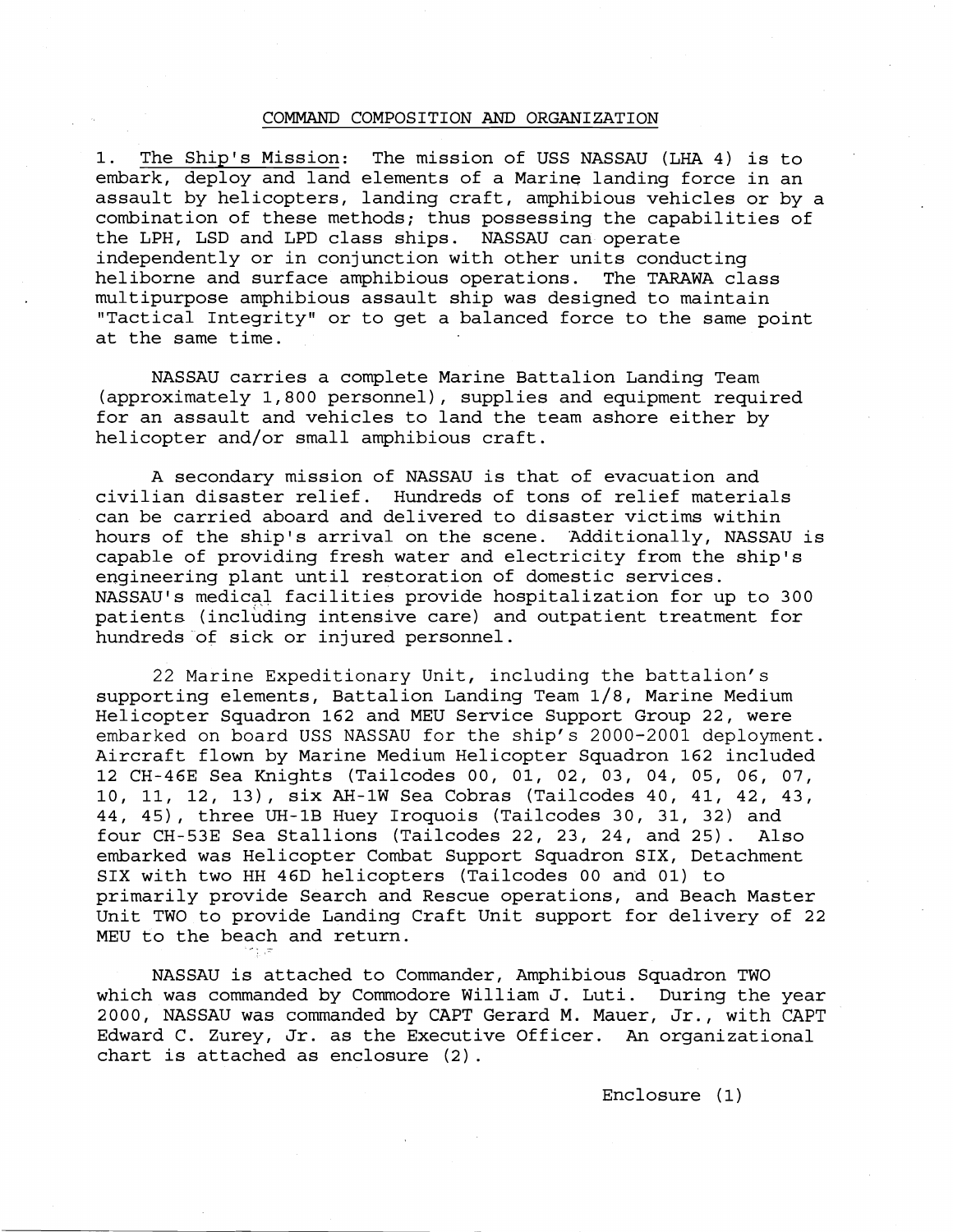| 2. CHRONOLOGY OF SIGNIFICANT EVENTS JANUARY - DECEMBER 2000 |  |  |  |                                                                   |
|-------------------------------------------------------------|--|--|--|-------------------------------------------------------------------|
|                                                             |  |  |  | 01 JAN - 17 MAR: COMPLEX OVERHAUL, PORTSMOUTH, VA                 |
|                                                             |  |  |  | 17 MAR - 20 MAR: SEA TRIALS, VIRGINIA CAPES OPAREA                |
|                                                             |  |  |  | 07 APR CHANGE OF COMMAND                                          |
|                                                             |  |  |  | 11 APR - 14 APR: UNDERWAY VIRGINIA CAPES OPAREA                   |
|                                                             |  |  |  | 26 APR - 04 MAY: MISSILE EXERCISE, SOUTH PUERTO RICO OPAREA       |
|                                                             |  |  |  | 04 MAY - 08 MAY: AIR AND SEA SHOW, FT. LAUDERDALE, FL             |
|                                                             |  |  |  | 08 MAY - 11 MAY: UNDERWAY CHERRY POINT OPAREA                     |
|                                                             |  |  |  | 16 JUN - 20 JUN: OPERATION SAIL 2000, NORFOLK, VA                 |
|                                                             |  |  |  | 25 JUN - 30 JUN: WEAPONS ONLOARD, EARLE, NJ                       |
|                                                             |  |  |  | 01 JUL - 04 JUL: INTERNATIONAL NAVAL REVIEW 2000, NEW YORK, NY    |
|                                                             |  |  |  | 10 JUL AMPHIBIOUS SQUADRON TWO EMBARKS                            |
|                                                             |  |  |  | 13 JUL - 21 JUL: PMINT/FEP, CHERRY POINT/VIRGINIA CAPES OPAREA    |
|                                                             |  |  |  | 07 AUG - 01 SEP: FLEET MAINTENANCE AVAILABILITY, NORFOLK, VA      |
|                                                             |  |  |  | 12 SEP - 22 SEP: MARINE EXPEDITIONARY UNIT EXERCISE, CHERRY       |
|                                                             |  |  |  | POINT OPAREA                                                      |
|                                                             |  |  |  | 27 SEP - 28 SEP: UNDERWAY DEMONSTRATION, VIRGINIA CAPES OPAREA    |
|                                                             |  |  |  | 09 OCT - 26 OCT: JOINT TASK FORCE EXERCISE, VIRGINIA CAPES OPAREA |
|                                                             |  |  |  | 18 OCT - 20 OCT: PORT VISIT ROOSEVELT ROADS, PR                   |
|                                                             |  |  |  | 28 OCT - 27 NOV: PRE-OVERSEAS MOVEMENT (POM) PERIOD               |
|                                                             |  |  |  | 28 NOV: MARINE AMPHIBIOUS READY GROUP DEPLOYMENT 1-01             |
|                                                             |  |  |  | 29 NOV - 30 NOV: MARINE EXPEDITIONARY UNIT ONLOAD, CHERRY POINT   |
|                                                             |  |  |  | 01 DEC - 09 DEC: ATLANTIC OCEAN TRANSIT                           |
|                                                             |  |  |  | 10 DEC: OUTCHOP FROM COMSECONDFLT                                 |
|                                                             |  |  |  | 11 DEC: INCHOP TO COMSIXTHFLT                                     |
|                                                             |  |  |  | 11 DEC - 14 DEC: AMPHIBIOUS READY GROUP TURNOVER, ROTA, SPAIN     |
|                                                             |  |  |  | 14 DEC - 21 DEC: SPANISH AMPHIBIOUS EXERCISE                      |
|                                                             |  |  |  | 23 DEC - 31 DEC: PORT VISIT BRINDISI, ITALY                       |

3. NARRATIVE. USS NASSAU completed a nine month complex overhaul at the Norfolk Naval Shipyard in March 2000. Among the accomplishments of the overhaul were the upgrade of the Firemain and Aqueous Film Forming Foam (AFFF) systems with high-performance butterfly valves; the conversion of Fire Pumps 3 and 4 from steam turbine to electrical power; replacement of the ship's damage control console with the new damage control quarters (DCQ) system; replacement of the port propeller; and the complete overhaul of number one and two boilers. After a successful Light-Off Assessment, USS NASSAU completed Sea Trials from 17-20 March 2000.

On Friday, 7 April 2000, Captain Ronald R. Chapman was relieved by Captain Gerard M. Mauer, Jr., as Commanding Officer of USS NASSAU.

On 26 April, USS NASSAU sailed to the South Puerto Rico Operating Area for a Missile Exercise. After successfully completing the exercise, **USS NASSAU** made a four day port visit to

得行之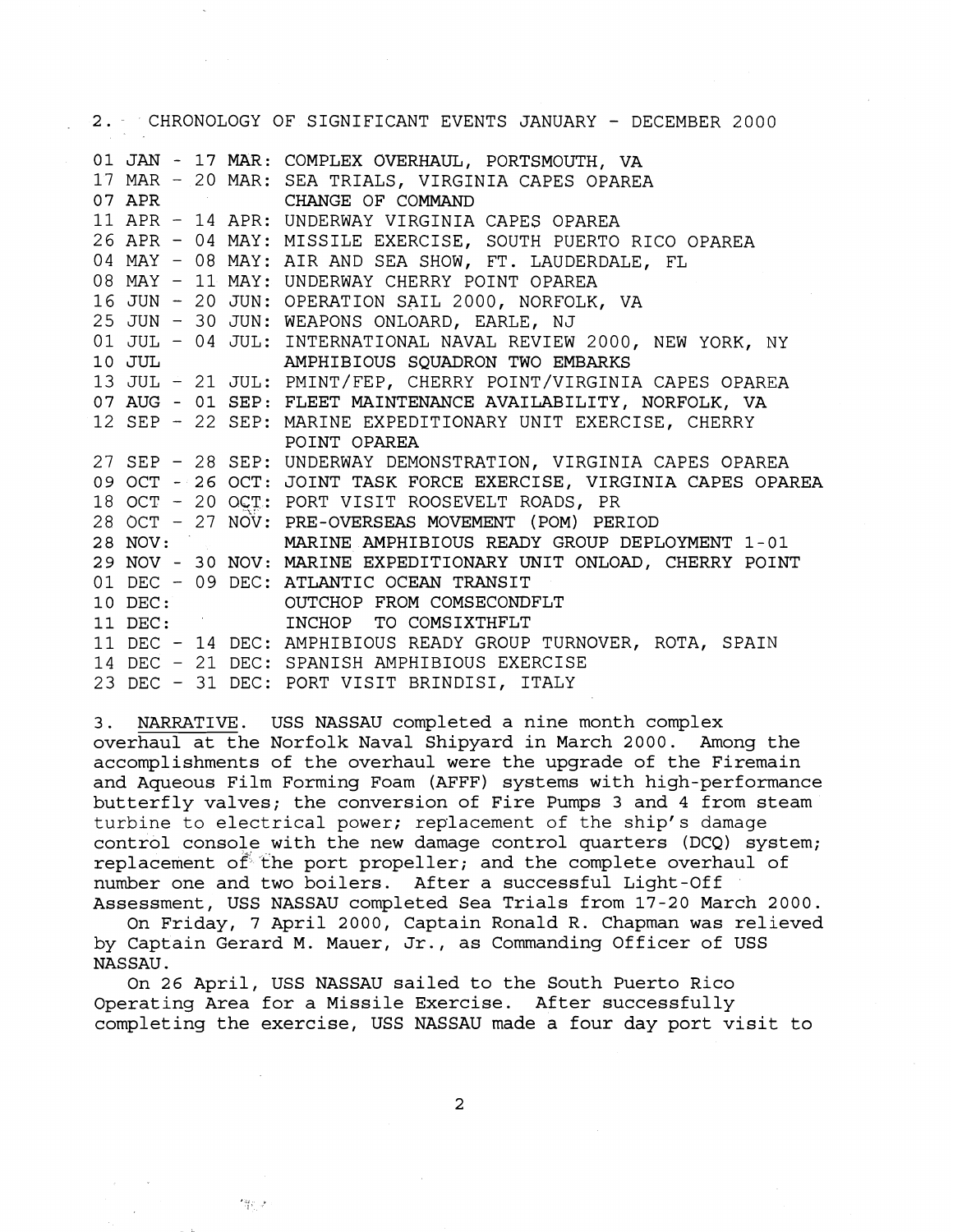Fort Lauderdale, Florida, to participate in the Fort Lauderdale Air and Sea Show on Saturday, 6 May and Sunday, 7 May. For Saturday's show, USS NASSAU anchored in the bay and hosted over 1,000 guests, who watched the show, which featured the Navy's Blue Angels from the ship's flight deck.

On Friday, 16 June, USS NASSAU anchored in Hampton Roads at the mouth of the Elizabeth River and hosted over 1,200 guests, who viewed the arrival of the tall ships of OPSAIL 2000 as they entered Norfolk Harbor. Over 150 ships and vessels from more than 60 nations paraded 30 miles from Fort Story to downtown Norfolk, Virginia. Among the 1,200 guests were the Commander in Chief, United States Atlantic Fleet Admiral Vernon Clark, Senators Warner and Robb of Virginia, Congressman Sisisky and Governor Gilmore.

In preparation for the ship's deployment, USS NASSAU completed a weapons onload at Naval Weapons Station Earle, N.J. from 26-30 June. Leaving NWS Earle, the ship proceeded to New York Harbor where she participated in the International Naval Review 2000. Among the highlights of the weeklong visit, Captain Mauer reenlisted 13 USS NASSAU Sailors at the Statue of Liberty. On Tuesday, 4 July, USS NASSAU hosted 2,000 guests, including General James L. Jones, Commandant of the Marine Corps, who viewed the parade of tall ships of OPSAIL 2000 as they entered New York Harbor. From 5-8 July, USS NASSAU moored at the former Staten Island Naval Station, where the crew hosted over 12,000 visitors.

On 10 July, Commodore William J. Luti, Commander Amphibious Squadron TWO, embarked on board.

From 13-21 July, PHIBRON TWO, USS NASSAU and 22 MEU participated in the PHIBRON/MEU Integration Exercise (PMINT) in preparation for the scheduled deployment to the Mediterranean Sea. During this exercise, USS NASSAU onloaded over 1200 Marines and 52 vehicles.

From 5-14 September, USS NASSAU and 22 Marine Expeditionary Unit performed underway operations to further hone the skills necessary to successfully complete our deployment.

While underway, 10 of USS NASSAU'S Sailors were advanced to Chief Petty Officer on September  $16<sup>th</sup>$ .

From 9-28 October, USS NASSAU participated in a Joint Task Force Exercise (JTFEX) requiring the operating units of the NASSAU Amphibious Readiness Group (NASARG) to conduct live amphibious assault exercises on the island of Vieques, the first use of Vieques after the island was reopened for Navy training exercises. The NASARG then joined the units of the USS TRUMAN Battle Group for additional training exercises. From 18-20 October, USS NASSAU conducted an entire equipment washdown at Roosevelt Roads Naval Station, Puerto Rico.

ragion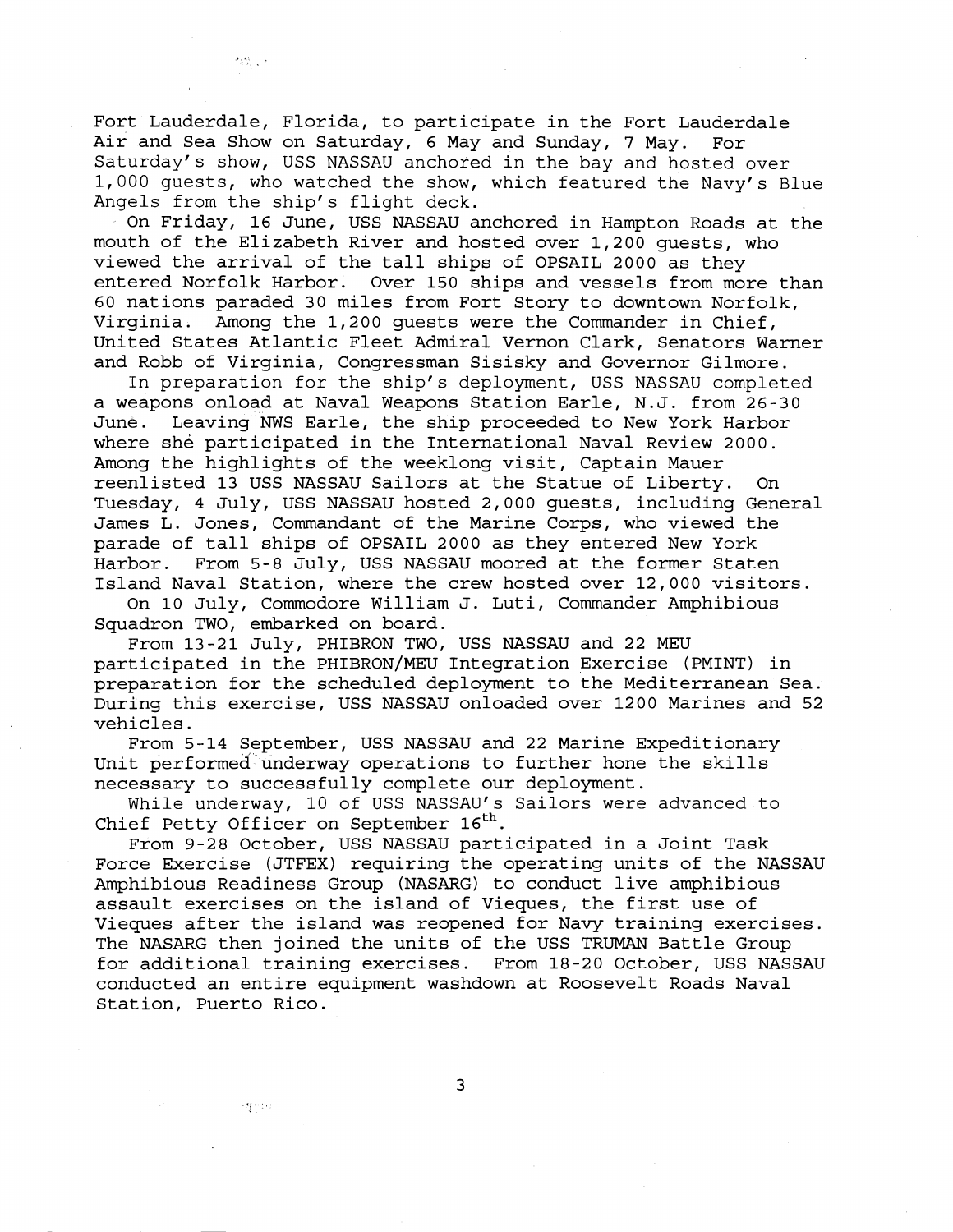After completing a Pre-Overseas Movement Period (POM) from 28 October-27 November USS NASSAU and other ships within the NASARG departed Norfolk Naval Base for a six-month Mediterranean deployment.

The NASARG transited to Camp LeJeune to onload the 22 Marine Expeditionary Unit. On 1 December the NASARG commenced transiting the Atlantic Ocean arriving at Rota, Spain on 11 December. Departing Rota on 14 December, the NASARG participated in an Amphibious Excercise with the Spanish Fleet prior to transiting the Strait of Gibraltar into the Mediterranean.

At approximately 0300 on the morning of 20 December, USS NASSAU discovered a small boat adrift and sinking. The boat, meant to carry only seven passengers, held 30 men. The Officer of the Deck maneuvered the ship close enough that the small craft could be brought along side. Crewmembers were able to rescue 29 of the 30 passengers from the overloaded boat.

USS NASSAU was in port in Brindisi, Italy, from 23 December through 4 January 2001. Crewmembers celebrated Christmas Eve Mass with the Pope in Rome and rang in the New Year with a number of activities held on board the ship throughout the evening including basketball, volleyball, ping-pong, a spades tournaments, and college football bowl games on the big screen set up in the Hangar Bay.

NASSAU provided PACE courses to 407 Sailors and established the first ever afloat Masters Degree Program in coordination with Old Dominion University. Over 500 NASSAU Sailors participated in numerous community relations projects in Puerto Rico, Florida, Norfolk, New York and Rota, Spain.

During 2000, USS NASSAU was awarded the Commander, Naval Surface Force Atlantic's Excellence award for Engineering, Command and Control, Supply, and Medical operations. NASSAU also earned the Commander, Naval Surface Force Atlantic's 'Surface Ship Safety Award.'<br>AO1(AW)

has been named USS NASSAU's Sailor of the Year for the year 2000.

 $\overline{4}$